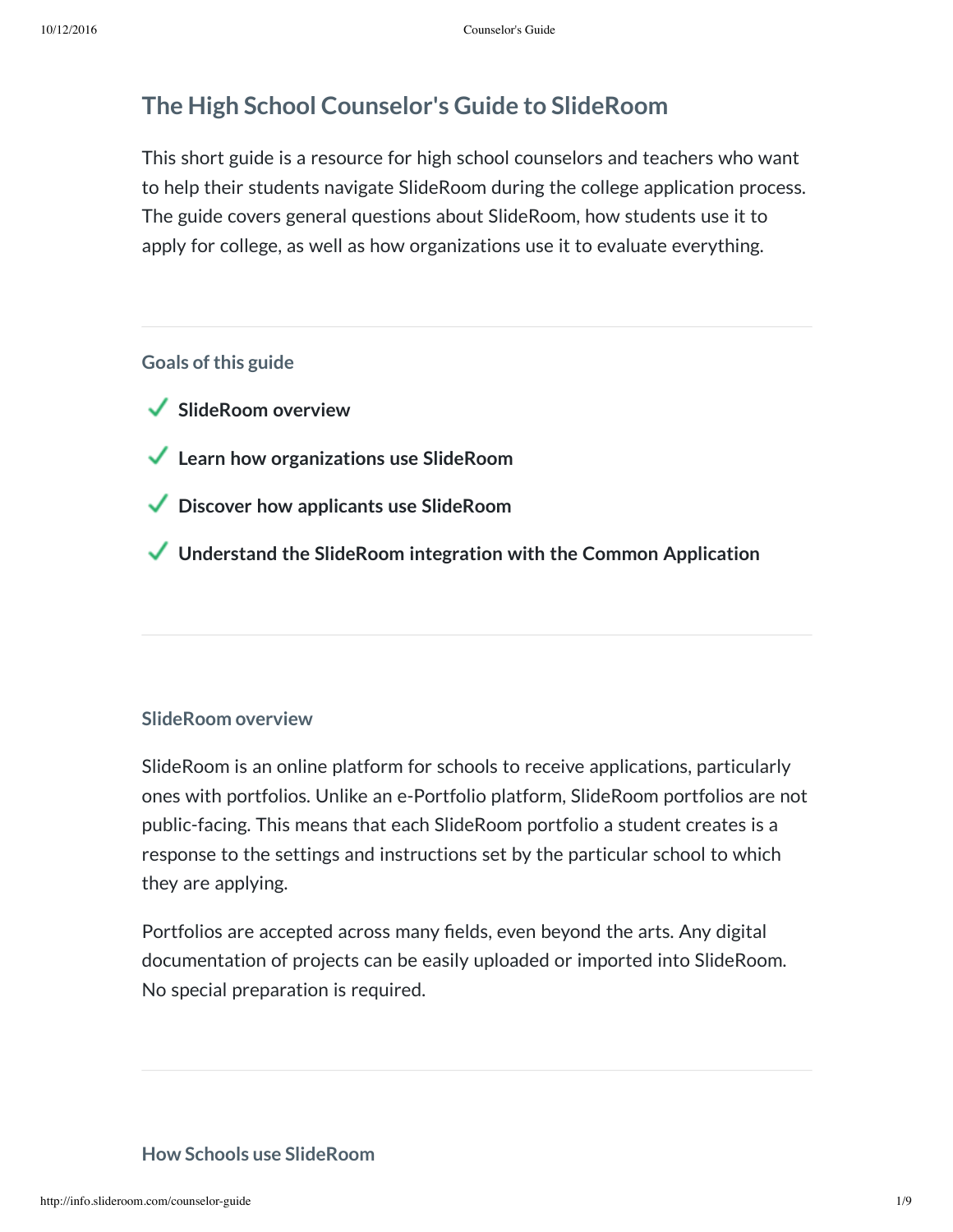Each school has their own SlideRoom account. Colleges and universities use SlideRoom to collect portfolios and applications that meet specific criteria defined as "programs," which refer to specific application opportunities. Programs that are currently available and accepting applications will be visible in that school's unique SlideRoom applicant portal, which is usually linked from the school's "apply" page and is accessible to anyone.

|                 |                                                                                                                                                                                                                                                                                                                                                                                                                                                                                                                                                                                                                                                                                                                                       | Email | Password | Log in av Signup |
|-----------------|---------------------------------------------------------------------------------------------------------------------------------------------------------------------------------------------------------------------------------------------------------------------------------------------------------------------------------------------------------------------------------------------------------------------------------------------------------------------------------------------------------------------------------------------------------------------------------------------------------------------------------------------------------------------------------------------------------------------------------------|-------|----------|------------------|
| InstitutionLogo |                                                                                                                                                                                                                                                                                                                                                                                                                                                                                                                                                                                                                                                                                                                                       |       |          |                  |
|                 | Apply Here.<br>Walcome to our online portal for applicants to submit their materials. This is a demo so institutions can evaluate<br>how the submission process could work for applicants. Since this portal is entirely web-based, there is nothing to<br>download or install. And these portals are individually branded with the institution's name, logo and colors. To get<br>to this portal, applicants simply click on a URL like http://yourname.slideroom.com.<br>This text can even be formatted. If applicants have already used SideRoom in the past, they can simply login<br>and begin a new submission. Each program can have a unique set of steps, which may include application<br>forms, adding media and payment. |       |          |                  |
|                 | Legin or Sign up to get started.                                                                                                                                                                                                                                                                                                                                                                                                                                                                                                                                                                                                                                                                                                      |       |          |                  |
|                 | <b>ALABLE PROGRAMS</b><br>Fall 2017<br>Deadline: December 31, 2016 - Fee (USD): \$10.00<br>Spring 2017<br>Deadline: December 31, 2016 - Fee (USD): \$10.00                                                                                                                                                                                                                                                                                                                                                                                                                                                                                                                                                                            |       |          |                  |

Once an applicant submits their portfolio or application, the school's reviewers can view and score the applications assigned to them. They will see a full-screen view of each application, including thumbnails of all the media submitted as part of the portfolio section of the application. Reviewers can click on any of these thumbnails to see full-screen versions of the media, as well as highlight and comment on any item that stands out. After everything has been evaluated, decisions are communicated to students using the school's notification process.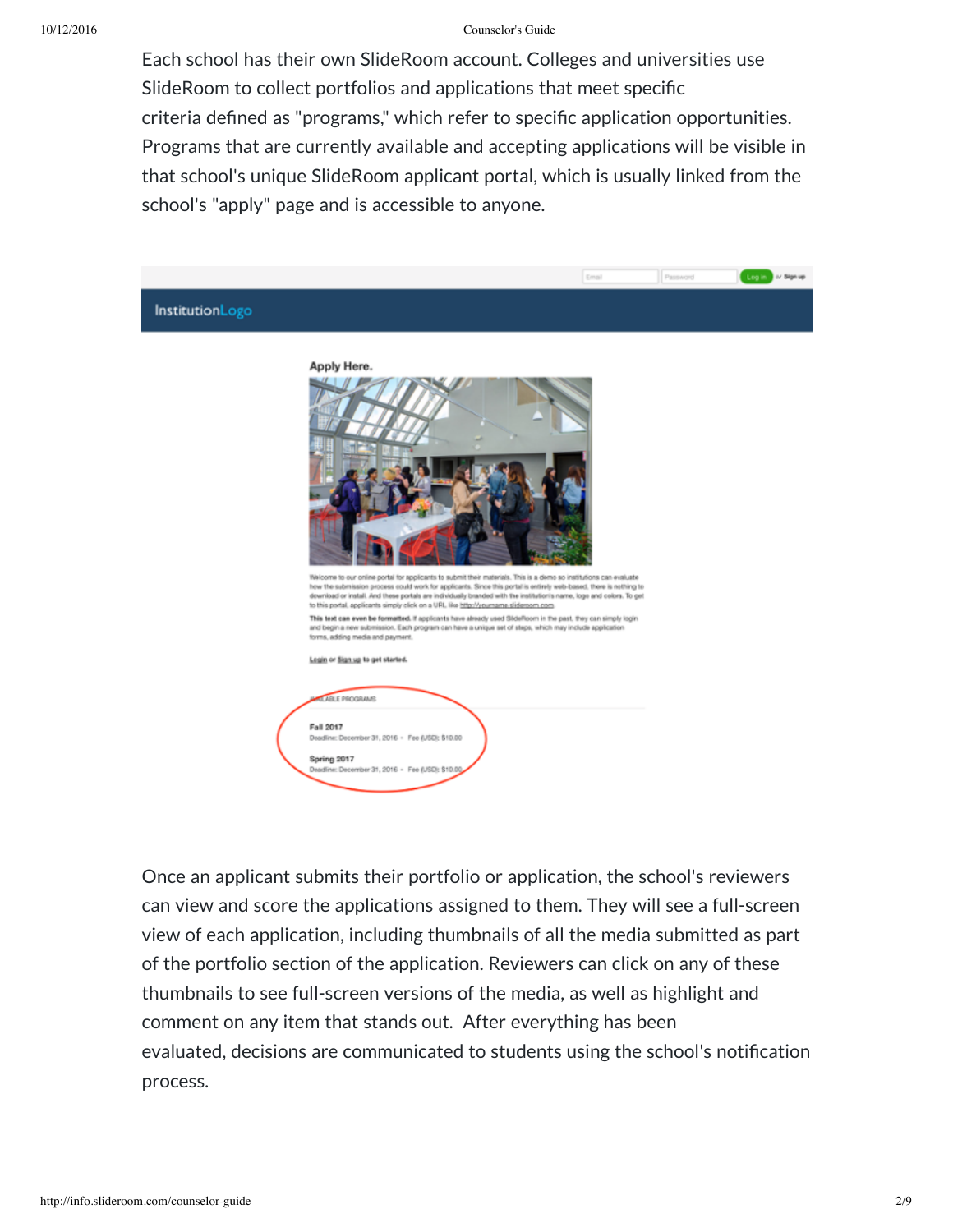

## **How applicants use SlideRoom**

The applicant's path to using SlideRoom is easy. If they use Facebook or Youtube, they won't have any trouble using SlideRoom. First, they need to visit a school's portal and create a SlideRoom account. They will then be able to create an account using the following form: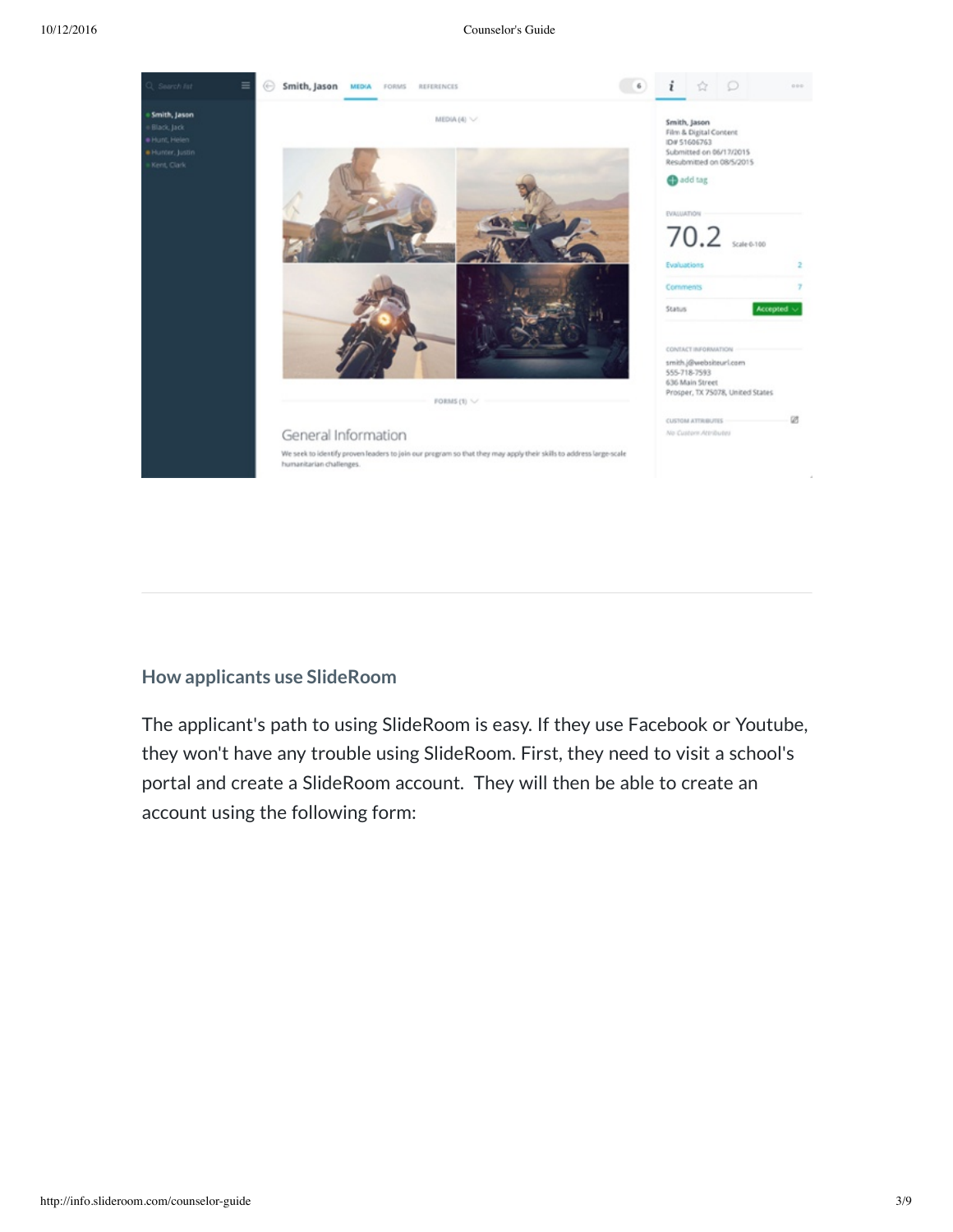### Sign up for a SlideRoom account

Already have an account? Log in

| Email Address <sup>*</sup> |                                                                  |
|----------------------------|------------------------------------------------------------------|
|                            |                                                                  |
| Password <sup>*</sup>      |                                                                  |
|                            |                                                                  |
| Confirm Password *         |                                                                  |
|                            | I have read and agree to the Terms of Service and Privacy Policy |
|                            |                                                                  |
|                            | Sign Up or Cancel                                                |

Once the student has signed up, an email with an activation link will be sent to their email address from noreply@slideroom.com. Clicking that activation link will take them to a page where they can log in and continue with their portfolio or application.

When the student first logs in, they will see a list of all the currently-available programs. If there is a large number of programs, this list can be filtered by category to help find the program they are interested in. The top right corner will have institutional contact information if they have a question for the school about expectations, requirements, deadlines, and logistics. The top left features the email address for SlideRoom applicant support, which they can contact with questions about the technical use of SlideRoom.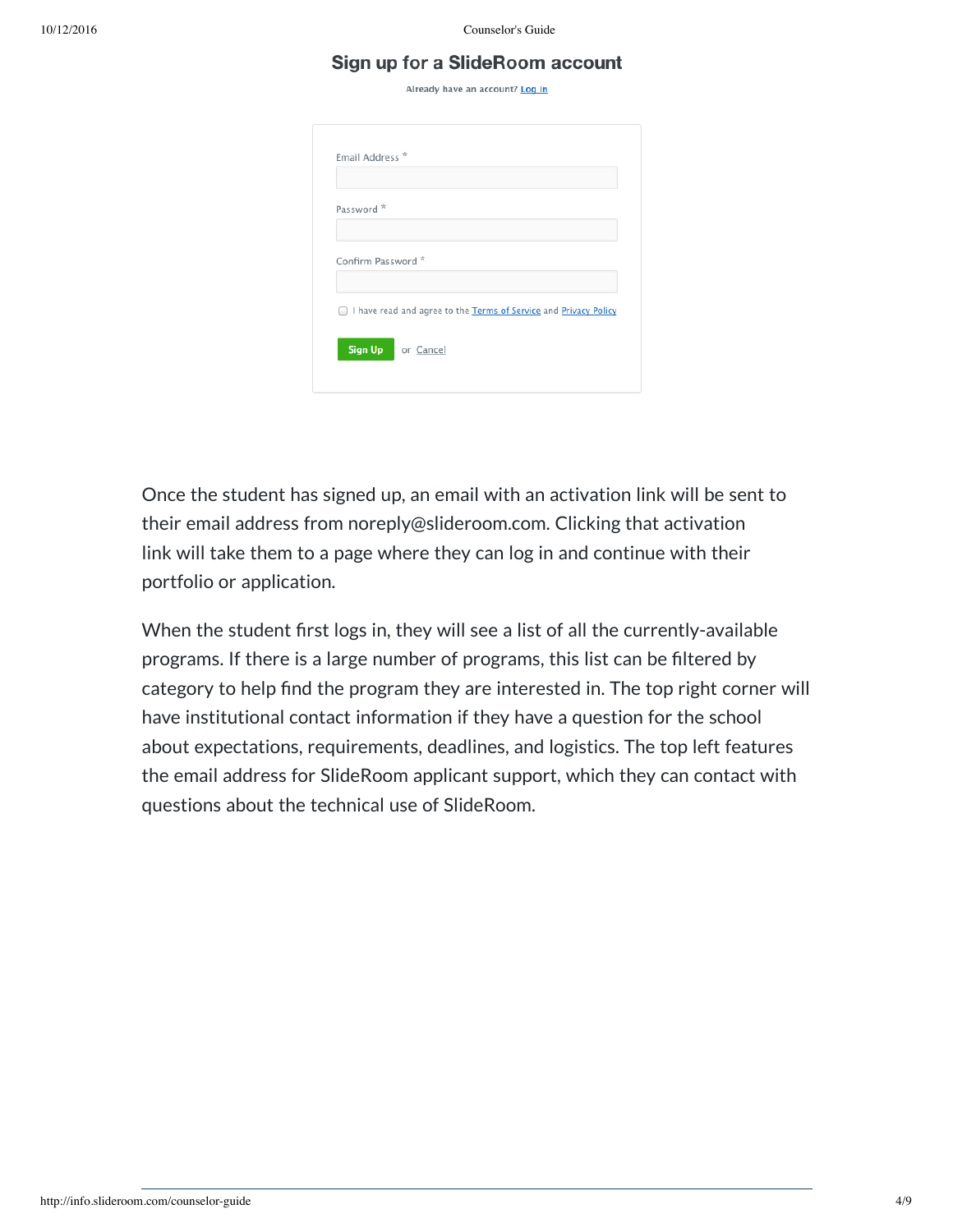Natalie Smolenski - Help -

#### Welcome Natalie Smolenski

**Institution Name Here** 

For questions about our policies, please use the contact information on the right. For technical assistance with this application process, please click the "Help" link above or email support@slideroom.com.

Contact

support@slideroom.com 469.828.3178 **Visit Website** 

| In Progress | $\mathbf{1}$ | <b>Directory</b>                                 |
|-------------|--------------|--------------------------------------------------|
| Directory   | 2            | <b>Fall 2017</b>                                 |
| Completed   |              | Deadline: December 31, 2016 • Fee (USD): \$10.00 |
|             |              | Spring 2017                                      |
|             |              | Started: June 10, 2016                           |
|             |              | Deadline: December 31, 2016 • Fee (USD): \$10.00 |

Once the student locates the program they want, clicking on that listing will take them to a page with a detailed breakdown of all requirements. If they confirm this is the correct program, they can click "Begin Application."

| <b>Institution Name Here</b> | Natalie Smolenski - Help -                                                                                                                                                                                                                                                                                                                                                                                                                                                                                                                                                                                                                                                                                                         |       |
|------------------------------|------------------------------------------------------------------------------------------------------------------------------------------------------------------------------------------------------------------------------------------------------------------------------------------------------------------------------------------------------------------------------------------------------------------------------------------------------------------------------------------------------------------------------------------------------------------------------------------------------------------------------------------------------------------------------------------------------------------------------------|-------|
| < Back to Directory          |                                                                                                                                                                                                                                                                                                                                                                                                                                                                                                                                                                                                                                                                                                                                    | Print |
|                              | <b>Fall 2017</b>                                                                                                                                                                                                                                                                                                                                                                                                                                                                                                                                                                                                                                                                                                                   |       |
|                              | Deadline: December 31, 2016 • Fee (USD): \$10.00                                                                                                                                                                                                                                                                                                                                                                                                                                                                                                                                                                                                                                                                                   |       |
|                              | This program is defined by forms of active inquiry and mutual respect that support learning and<br>professional growth. Creating a collaborative educational community begins with the selection of a<br>talented, energetic, and diverse cohort of students during the admission process. Program applicants<br>must have received a bachelor's degree from an accredited institution in the liberal arts with a major (or<br>equivalent) in the discipline they intend to study. Students are accepted into the program on the basis of<br>an assessment of various components: records of academic achievement, evaluations in the letters of<br>reference, and professional goals.<br><b>Begin Application</b><br><b>FORMS</b> |       |
|                              | <b>■ Work Samples</b>                                                                                                                                                                                                                                                                                                                                                                                                                                                                                                                                                                                                                                                                                                              |       |
|                              | Work samples are a freeform way to showcase your work. These are uncurated and option, but they<br>allow you to show what you're best at. Remember, these should be different from anything you<br>submit in your portfolio.                                                                                                                                                                                                                                                                                                                                                                                                                                                                                                       |       |
|                              | 1. What types of work samples will you submit?<br>Select all that apply<br>* This question may have follow-up questions.                                                                                                                                                                                                                                                                                                                                                                                                                                                                                                                                                                                                           |       |
|                              | 2. How many samples will you provide?                                                                                                                                                                                                                                                                                                                                                                                                                                                                                                                                                                                                                                                                                              |       |
|                              | Note: we do not want more than three links to your work samples                                                                                                                                                                                                                                                                                                                                                                                                                                                                                                                                                                                                                                                                    |       |
|                              |                                                                                                                                                                                                                                                                                                                                                                                                                                                                                                                                                                                                                                                                                                                                    |       |

If the student has not yet created a SlideRoom profile, they will now be prompted to complete a form with their basic background information. They only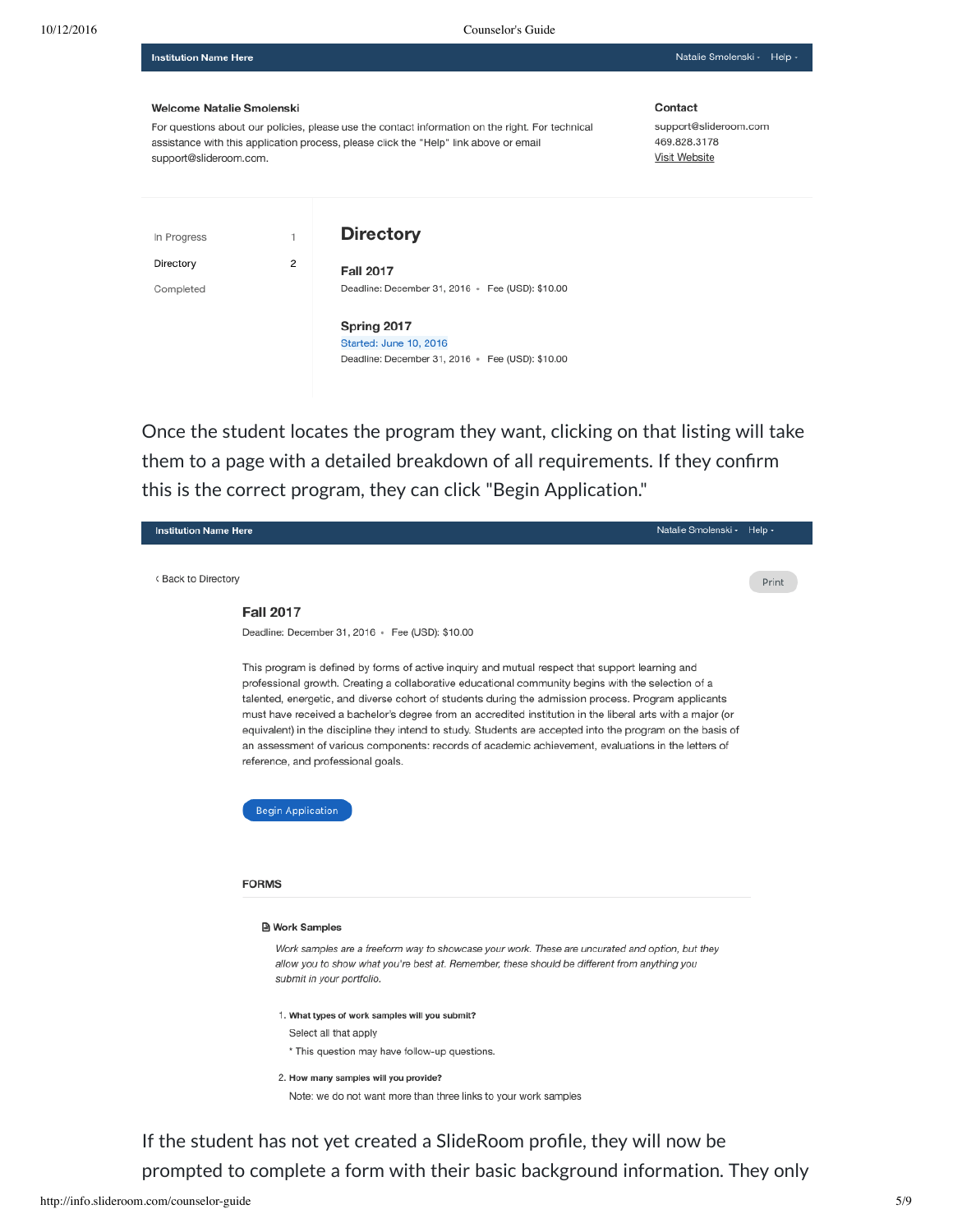need to fill it out one time; after that, it will be used for all of their applications, no matter which school's application portal they are using. They can always edit this information by clicking on their name in the top right corner of their applicant dashboard, then choosing "Account Information."

|                                | Note: You only have to do this once. Your profile information will be used for all future SlideRoom applications. |                  |
|--------------------------------|-------------------------------------------------------------------------------------------------------------------|------------------|
|                                |                                                                                                                   | $(* = required)$ |
| First Name*                    |                                                                                                                   |                  |
|                                |                                                                                                                   |                  |
| Last Name *                    |                                                                                                                   |                  |
|                                |                                                                                                                   |                  |
| Primary Address <sup>*</sup>   |                                                                                                                   |                  |
|                                |                                                                                                                   |                  |
|                                |                                                                                                                   |                  |
| Suite/apt                      |                                                                                                                   |                  |
|                                |                                                                                                                   |                  |
| Country*                       |                                                                                                                   |                  |
| <b>United States</b>           | $\div$                                                                                                            |                  |
| $\mathsf{City}$ $^\star$       |                                                                                                                   |                  |
|                                |                                                                                                                   |                  |
| State $^{\star}$               |                                                                                                                   |                  |
| Alabama                        | $\div$                                                                                                            |                  |
| Zip Code *                     |                                                                                                                   |                  |
|                                |                                                                                                                   |                  |
| Phone Number*                  |                                                                                                                   |                  |
|                                |                                                                                                                   |                  |
|                                |                                                                                                                   |                  |
| <b>Continue to Application</b> | Cancel                                                                                                            |                  |

When the student has filled out their SlideRoom profile, they will be taken to the application itself. The SlideRoom application flow goes in the following order: Forms > References > Portfolio > Submit. Not all institutions will use all sections for every application, in which case the unused sections will not appear in those SlideRoom applications. All students need to do is follow the question prompts to complete each section of the application.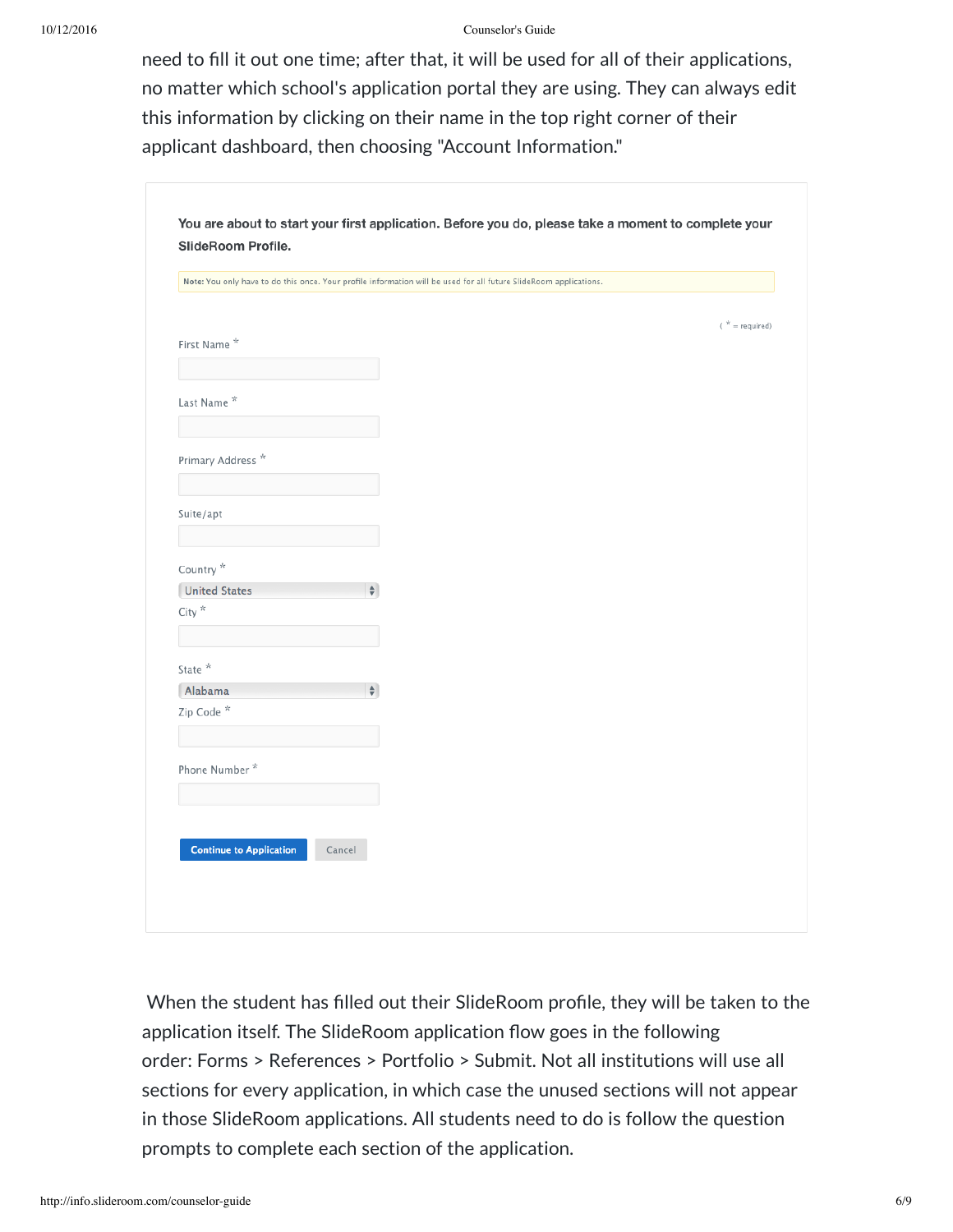

Once the student has submitted their application, they will receive a confirmation email with the date and time of their submission, as well as the name of the program they applied to and an application ID they should keep for future reference.

At any time, students can log back into their SlideRoom account through any school's applicant portal and access past submissions. They can do this by clicking their name in the top right corner and then selecting "All Activity." This will show them a list of all the portfolios and applications they have submitted through SlideRoom. Clicking on one of these past submissions will take them back into that application, where they can view it, print it, or download the media they submitted.

### **SlideRoom integration with the Common Application**

SlideRoom is the exclusive partner of the Common Application to collect and evaluate portfolio supplements. If a school is using the Common App, there will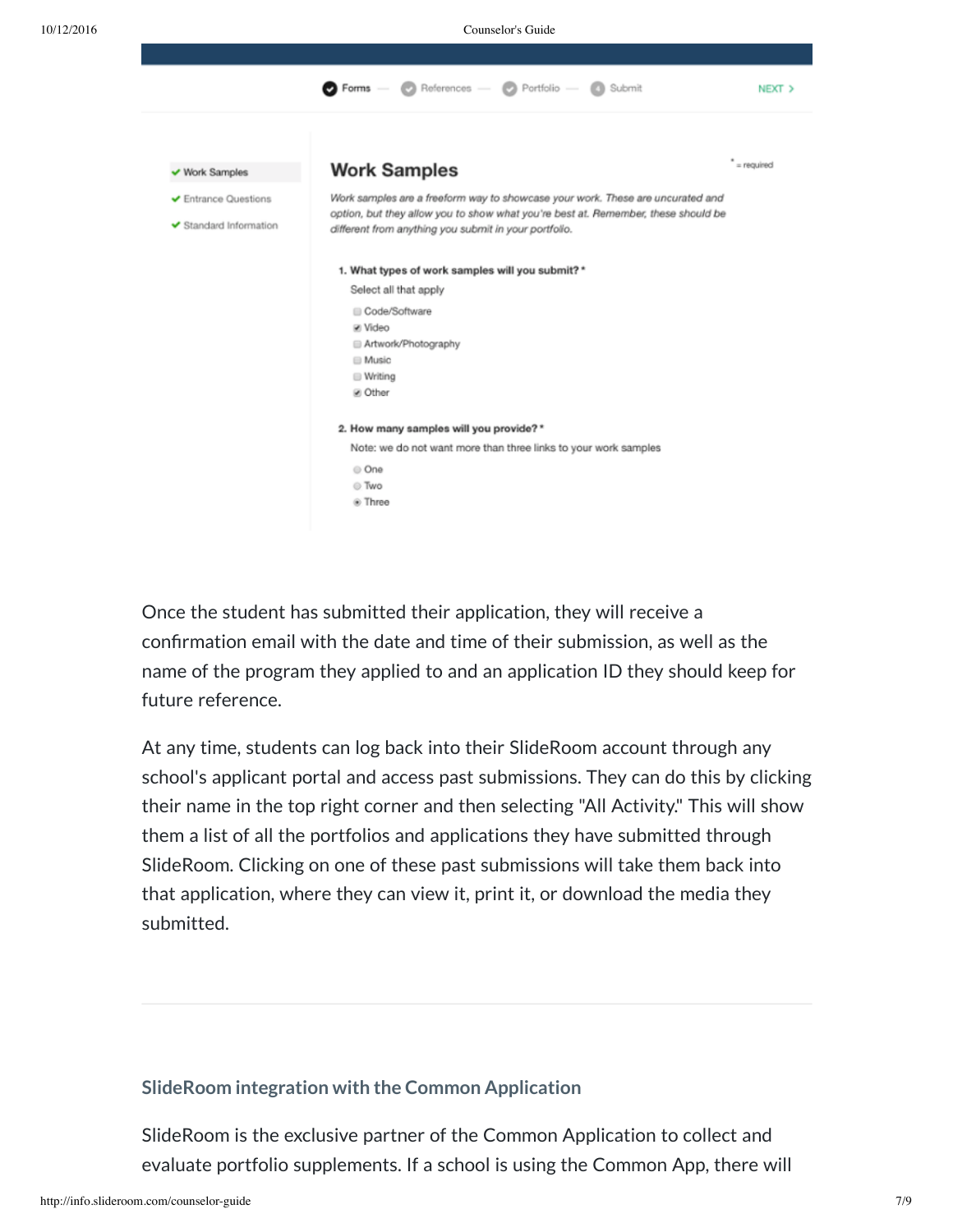be a question in their application asking whether the student is applying to a program that requires a portfolio supplement. When the applicant answers in a way that triggers the portfolio supplement requirement, a link will appear, directing the applicant to the school's SlideRoom portal.

If the applicant already has a SlideRoom account, they can log in using their email and password. Their Common App ID, High School CEEB code, Name, Email, Entry Term, and Decision Type will all transfer automatically to their SlideRoom portfolio, allowing the organization to match the applicant's SlideRoom submission to their Common Application submission. If the applicant goes to the institution's SlideRoom portal on their own, without following the Common App link, they will need to enter their Common App ID before they can submit their portfolio.

For more information about SlideRoom's partnership with Common App and the applicant experience, please see the link in the "Additional Resources" section below.

### **Additional Resources**

We hope this helps get you started, but there are plenty of additional resources available for you. These include:

[SlideRoom](https://support.slideroom.com/) Applicant Help Center [SlideRoom](http://blog.slideroom.com/) [and](http://www.slideroom.com/commonapp/Applicant_Experience.html) the Common [Application:](http://www.slideroom.com/commonapp/Applicant_Experience.html) Applicant Experience [SlideRoom](http://slideroom.com/) Website